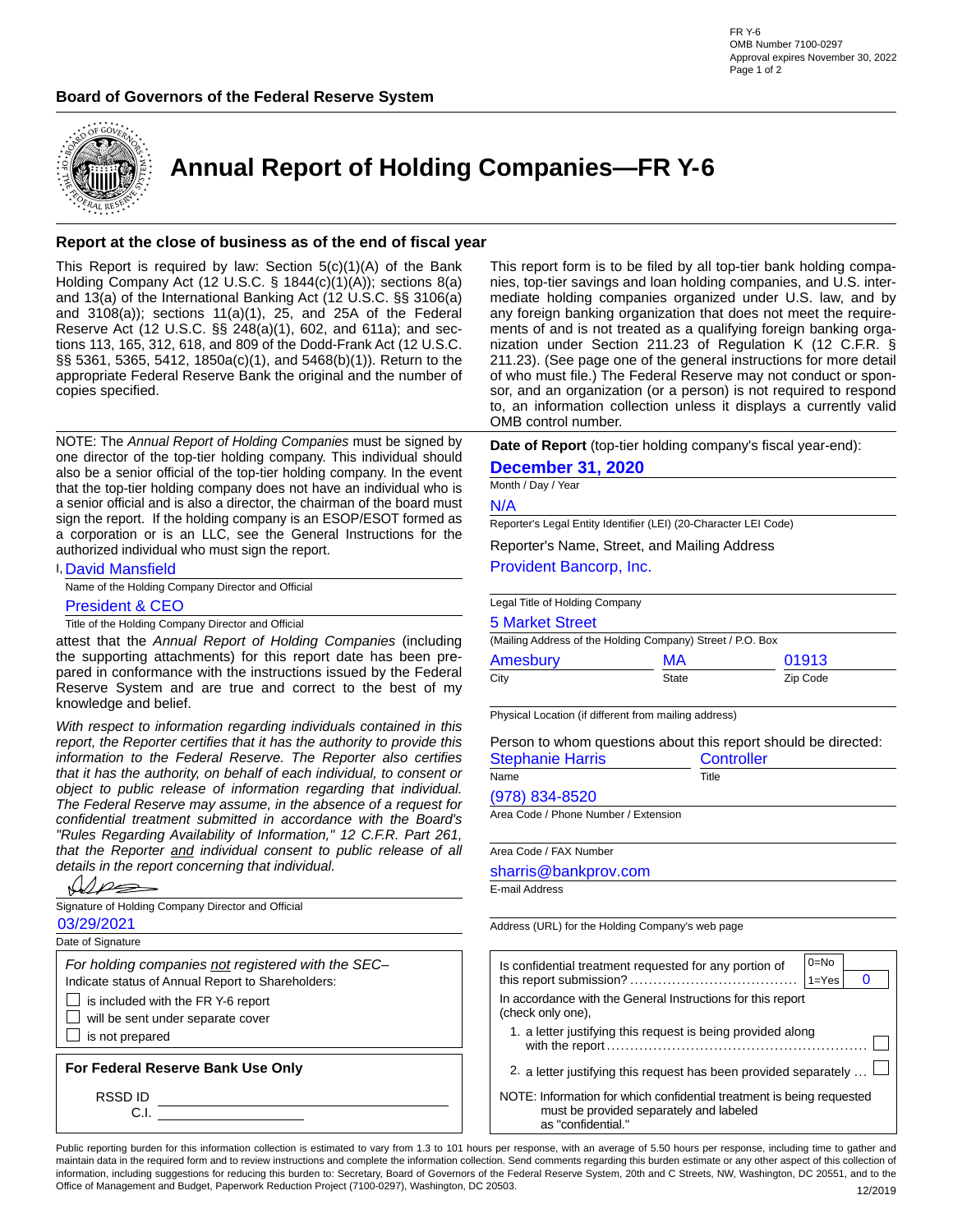# **For Use By Tiered Holding Companies**

*Top-tiered holding companies must list the names, mailing address, and physical locations of each of their subsidiary holding companies below.*

| <b>The Provident Bank</b>                             |                                                                       |          |                                           |                                                                       |          |  |  |  |  |  |
|-------------------------------------------------------|-----------------------------------------------------------------------|----------|-------------------------------------------|-----------------------------------------------------------------------|----------|--|--|--|--|--|
| Legal Title of Subsidiary Holding Company             |                                                                       |          | Legal Title of Subsidiary Holding Company |                                                                       |          |  |  |  |  |  |
| <b>5 Market Street</b>                                |                                                                       |          |                                           |                                                                       |          |  |  |  |  |  |
|                                                       | (Mailing Address of the Subsidiary Holding Company) Street / P.O. Box |          |                                           | (Mailing Address of the Subsidiary Holding Company) Street / P.O. Box |          |  |  |  |  |  |
| Amesbury                                              | <b>MA</b>                                                             | 01913    |                                           |                                                                       |          |  |  |  |  |  |
| City                                                  | <b>State</b>                                                          | Zip Code | City                                      | State                                                                 | Zip Code |  |  |  |  |  |
| Physical Location (if different from mailing address) |                                                                       |          |                                           | Physical Location (if different from mailing address)                 |          |  |  |  |  |  |
| Legal Title of Subsidiary Holding Company             |                                                                       |          | Legal Title of Subsidiary Holding Company |                                                                       |          |  |  |  |  |  |
|                                                       | (Mailing Address of the Subsidiary Holding Company) Street / P.O. Box |          |                                           | (Mailing Address of the Subsidiary Holding Company) Street / P.O. Box |          |  |  |  |  |  |
| City                                                  | State                                                                 | Zip Code | City                                      | <b>State</b>                                                          | Zip Code |  |  |  |  |  |
| Physical Location (if different from mailing address) |                                                                       |          |                                           | Physical Location (if different from mailing address)                 |          |  |  |  |  |  |
| Legal Title of Subsidiary Holding Company             |                                                                       |          | Legal Title of Subsidiary Holding Company |                                                                       |          |  |  |  |  |  |
|                                                       | (Mailing Address of the Subsidiary Holding Company) Street / P.O. Box |          |                                           | (Mailing Address of the Subsidiary Holding Company) Street / P.O. Box |          |  |  |  |  |  |
| City                                                  | State                                                                 | Zip Code | City                                      | State                                                                 | Zip Code |  |  |  |  |  |
| Physical Location (if different from mailing address) |                                                                       |          |                                           | Physical Location (if different from mailing address)                 |          |  |  |  |  |  |
| Legal Title of Subsidiary Holding Company             |                                                                       |          | Legal Title of Subsidiary Holding Company |                                                                       |          |  |  |  |  |  |
|                                                       | (Mailing Address of the Subsidiary Holding Company) Street / P.O. Box |          |                                           | (Mailing Address of the Subsidiary Holding Company) Street / P.O. Box |          |  |  |  |  |  |
| City                                                  | <b>State</b>                                                          | Zip Code | City                                      | <b>State</b>                                                          | Zip Code |  |  |  |  |  |
| Physical Location (if different from mailing address) |                                                                       |          |                                           | Physical Location (if different from mailing address)                 |          |  |  |  |  |  |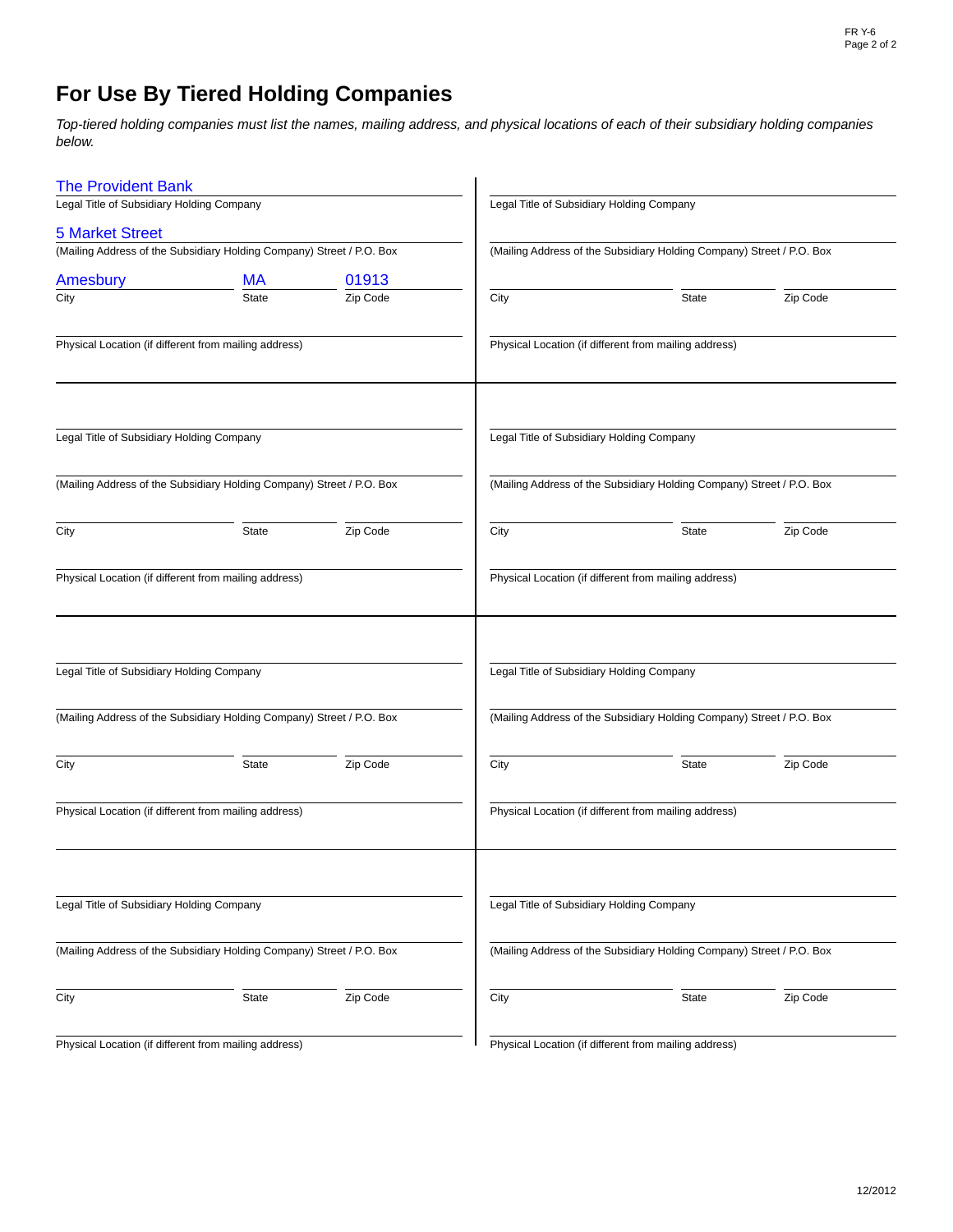## **FORM FR Y-6**

## **PROVIDENT BANCORP, INC. AMESBURY, MASSACHUSETTS**

## **FISCAL YEAR ENDING DECEMBER 31, 2020**

#### **REPORT ITEM**

**1.** The Provident Bancorp, Inc. is registered with the SEC and as such prepares an annual report for shareholders.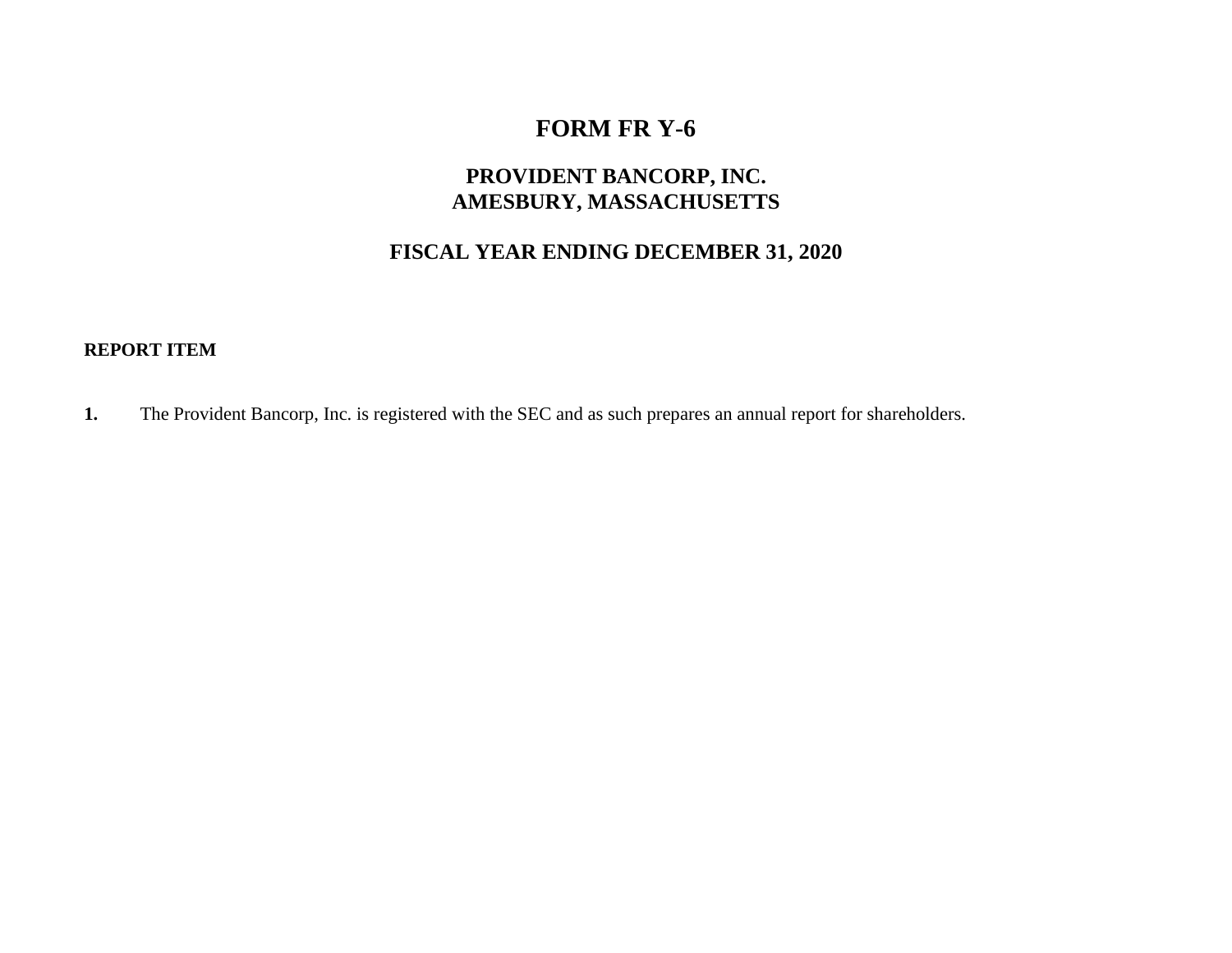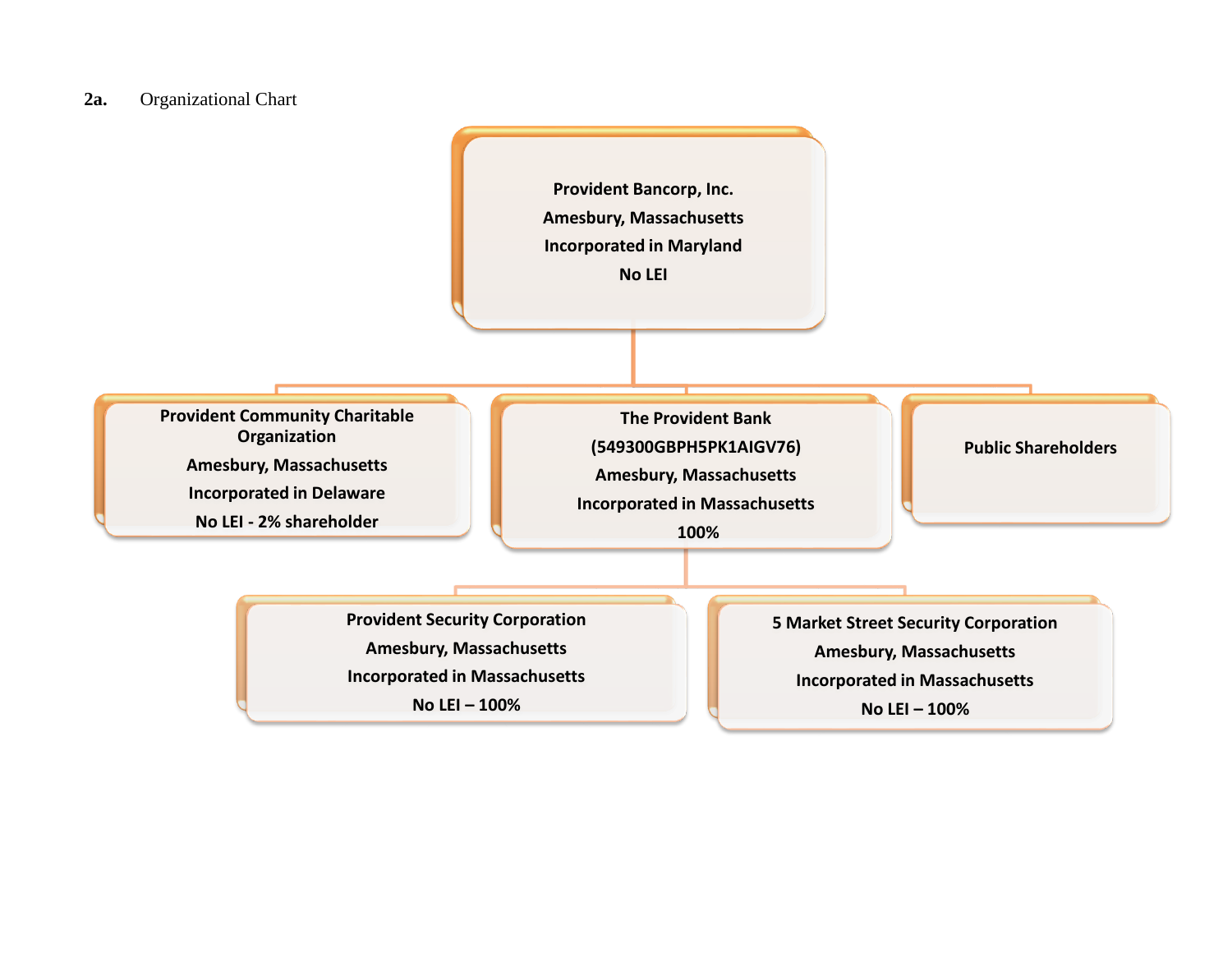## **2b.** List of Offices

| Data<br><b>Action</b> | <b>Effective Date</b>         | <b>Branch Service</b><br>Type | Branch ID RSSD*                       | <b>Popular Name</b>     | <b>Street Address</b> | City      | State | <b>Zip Code</b> | County                  | Country      | <b>FDIC</b><br>UNINUM* | Office Number*         | <b>Head Office</b> | <b>Head Office</b><br>ID RSSD* | <b>Comments</b> |
|-----------------------|-------------------------------|-------------------------------|---------------------------------------|-------------------------|-----------------------|-----------|-------|-----------------|-------------------------|--------------|------------------------|------------------------|--------------------|--------------------------------|-----------------|
| OK                    | Full Service (Head<br>Office) | 375502                        | PROVIDENT BANK, THE                   | 5 MARKET STREET         | AMESBURY              | MA        | 01913 | ESSEX           | UNITED<br><b>STATES</b> | Not Required | Not<br>Required        | PROVIDENT BANK.<br>THE | 375502             |                                |                 |
| OK                    | <b>Full Service</b>           | 1357644                       | <b>BARTLETTS CORNER BR</b>            | 1 HAVERHILL RD          | AMESBURY              | MA        | 01913 | ESSEX           | UNITED<br><b>STATES</b> | Not Required | Not<br>Required        | PROVIDENT BANK.<br>THE | 375502             |                                |                 |
| OK                    | <b>Full Service</b>           | 3142871                       | <b>STOREY AVENUE</b><br><b>BRANCH</b> | <b>66 STOREY AVENUE</b> | NEWBURYPORT           | MA        | 01950 | ESSEX           | UNITED<br><b>STATES</b> | Not Required | Not<br>Required        | PROVIDENT BANK.<br>THF | 375502             |                                |                 |
| OK                    | <b>Full Service</b>           | 4978527                       | <b>BEDEORD BRANCH</b>                 | 121 SOUTH RIVER ROAD    | <b>BEDFORD</b>        | <b>NH</b> | 03110 | HILLSBOROUGH    | UNITED<br><b>STATES</b> | Not Required | Not<br>Reguired        | PROVIDENT BANK.<br>THE | 375502             |                                |                 |
| OK                    | <b>Full Service</b>           | 3943283                       | <b>EXETER BRANCH</b>                  | 95 PORTSMOUTH AVE       | <b>EXETER</b>         | <b>NH</b> | 03833 | ROCKINGHAM      | UNITED<br><b>STATES</b> | Not Required | Not<br>Required        | PROVIDENT BANK<br>THF  | 375502             |                                |                 |
| OK                    | <b>Full Service</b>           | 3374122                       | MAPLEWOOD BRANCH                      | 25 MAPLEWOOD AVE        | PORTSMOUTH            |           | 0380  | ROCKINGHAM      | UNITED<br><b>STATES</b> | Not Required | Not<br>Required        | PROVIDENT BANK.<br>THE | 375502             |                                |                 |
| ОК                    | <b>Full Service</b>           | 3300662                       | PROVIDENT WAY<br><b>BRANCH</b>        | US 1 & RT 107           | SEABROOK              | <b>NH</b> | 03874 | ROCKINGHAM      | UNITED<br><b>STATES</b> | Not Required | Not<br>Required        | PROVIDENT BANK.<br>THE | 375502             |                                |                 |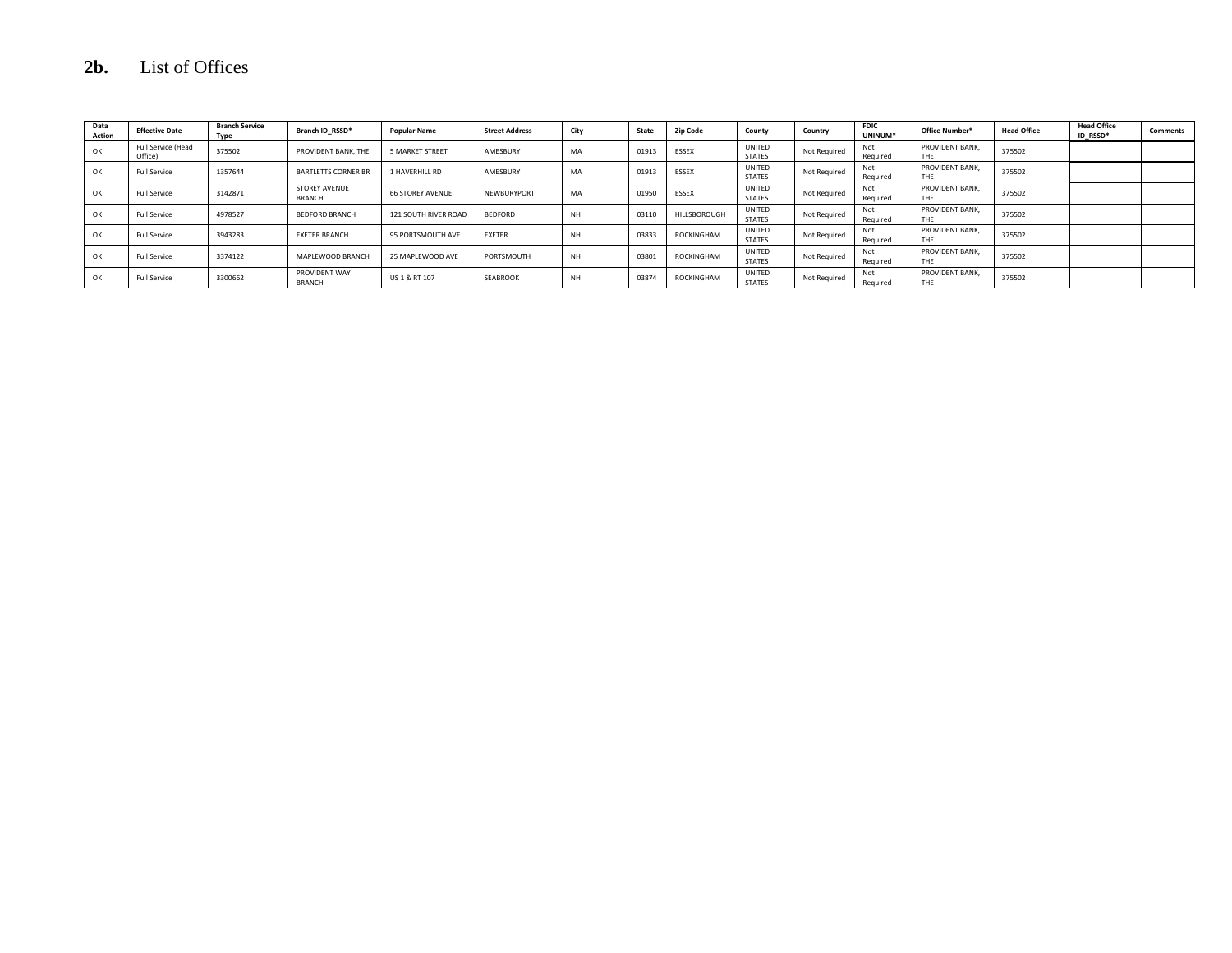# **Provident Bancorp, Inc Shareholder 5% and Greater List as of 12/31/20**

| PROVIDENT BANCORP, INC Issue: PI                       | ROVIDENT BANCORP, INC. (COM) \$0.01 PAR |               |                                |  |
|--------------------------------------------------------|-----------------------------------------|---------------|--------------------------------|--|
| <b>Registration / Address</b>                          | Country                                 | <b>Shares</b> | <b>Percent of Total Shares</b> |  |
| The Provident Bank Employee Stock Ownership Plan Trust | <b>USA</b>                              | 1,512,370     | 7.9%                           |  |
| M3 Funds, LLC                                          | <b>USA</b>                              | 1,134,848     | 5.8%                           |  |
| T Rowe Price Associates, Inc.                          | <b>USA</b>                              | 1,685,487     | 8.6%                           |  |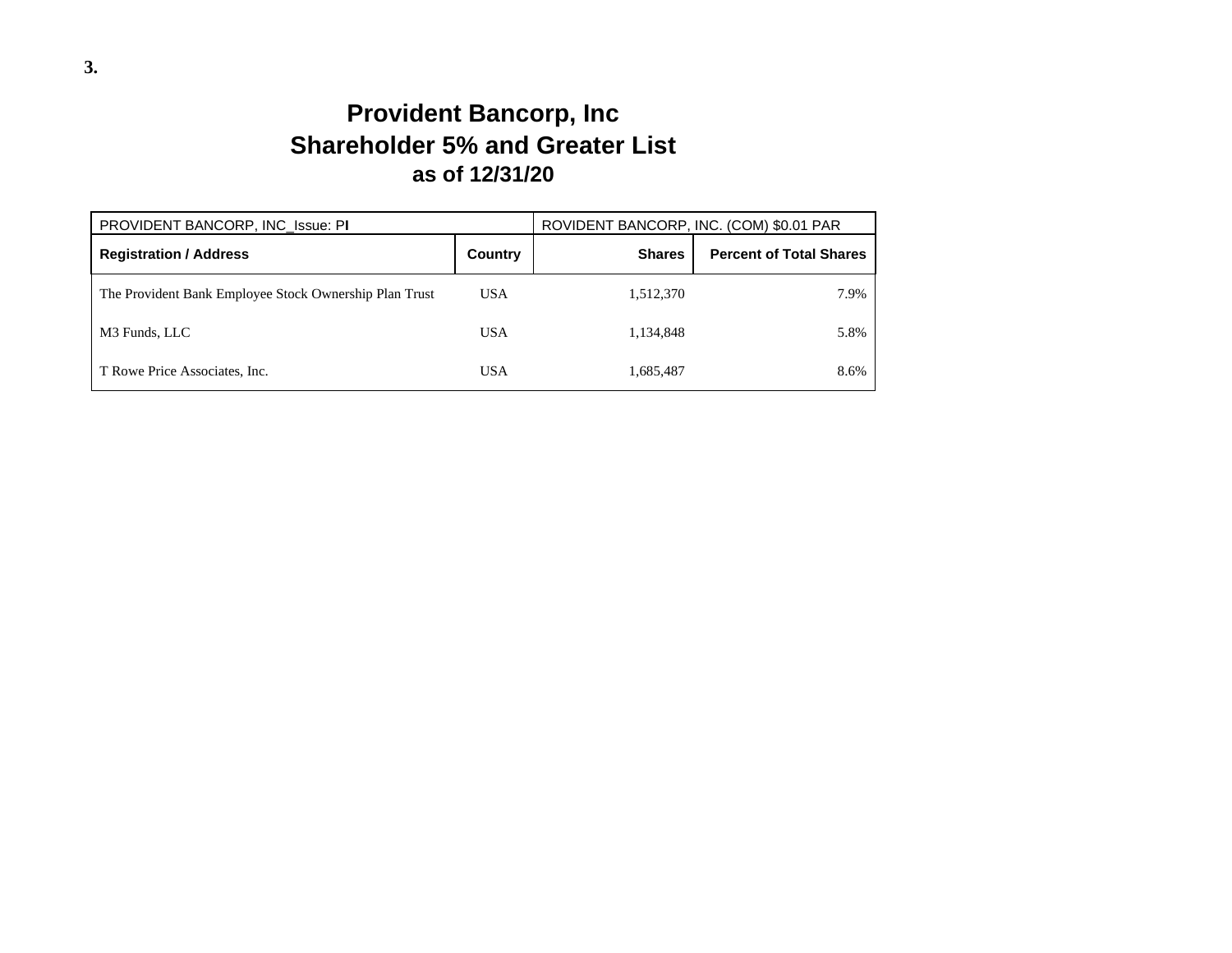#### **FORM FR Y-6 DECEMBER 31, 2020 REPORT ITEM 4. DIRECTORS AND OFFICERS PROVIDENT BANCORP, INC**

| NAME &<br><b>ADDRESS</b>                  | <b>PRINCIPAL</b><br><b>OCCUPATION</b><br>IF OTHER<br><b>THAN WITH</b><br><b>BANK</b><br><b>HOLDING CO</b> | TITLE &<br><b>POSITION</b><br><b>WITH BANK</b><br><b>HOLDING</b><br><b>COMPANY</b> | <b>TITLE &amp; POSITION WITH</b><br><b>SUBSIDIARIES</b>                                      | TITLE &<br><b>POSITION WITH</b><br><b>OTHER</b><br><b>BUSINESSES</b> | <b>PERCENTAGE</b><br>OF VOTING<br><b>SHARES IN</b><br><b>BANK</b><br><b>HOLDING</b><br><b>COMPANY</b> | <b>PERCENTAGE</b><br>OF VOTING<br><b>SHARES IN</b><br>SUB-<br><b>SIDIARIES</b> | <b>OTHER</b><br>$COMPANIES$ >=<br>25% VOTING<br><b>SECURITIES HELD</b>                                                                                                                                                                                                                                                                                                                                                                                                                                   |
|-------------------------------------------|-----------------------------------------------------------------------------------------------------------|------------------------------------------------------------------------------------|----------------------------------------------------------------------------------------------|----------------------------------------------------------------------|-------------------------------------------------------------------------------------------------------|--------------------------------------------------------------------------------|----------------------------------------------------------------------------------------------------------------------------------------------------------------------------------------------------------------------------------------------------------------------------------------------------------------------------------------------------------------------------------------------------------------------------------------------------------------------------------------------------------|
| Cousins, Frank G., Jr.<br>Newburyport, MA | President                                                                                                 | Director                                                                           | Director (The Provident Bank,<br>Provident Security Corp., & 5<br>Market St. Security Corp.) | Retired                                                              | $\Omega$                                                                                              | $\overline{0}$                                                                 | N/A                                                                                                                                                                                                                                                                                                                                                                                                                                                                                                      |
| DeLeo, James A.<br>Burlington, MA         | <b>Leading Partner</b>                                                                                    | Director                                                                           | Director (The Provident Bank)                                                                | Leading Partner,<br>Gray, Gray & Gray                                | $\overline{0}$                                                                                        | $\boldsymbol{0}$                                                               | N/A                                                                                                                                                                                                                                                                                                                                                                                                                                                                                                      |
| DeStefano, Lisa B.<br>Portsmouth, NH      | Architect/<br><b>Business Owner</b>                                                                       | Director                                                                           | Director (The Provident Bank)                                                                | Principal, DeStefano<br><b>Maugel Architects</b>                     | $\boldsymbol{0}$                                                                                      | $\boldsymbol{0}$                                                               | None                                                                                                                                                                                                                                                                                                                                                                                                                                                                                                     |
| Gould, Jay E.<br>Rye, NH                  | <b>Business Owner</b>                                                                                     | Director                                                                           | Director (The Provident Bank)                                                                | Owner, Flatbread,<br>Inc.                                            |                                                                                                       |                                                                                | Sovereign Investors<br>100%<br>Counting House LLC<br>100%<br>Flatbread Wharf 50%<br><b>Flatbread Congress</b><br>50%<br>Up the Creek 35%<br>Flatbread Day St. LLC<br>50%<br>Flatbread, Inc. 70%<br>Flatbread Amesbury<br>70%<br>Flatbread Portland<br>70%<br><b>Flatbread North</b><br>Conway 70%<br><b>Flatbread Portsmouth</b><br>70%<br>Flatbread Canton 70%<br>Flatbread Bedford<br>70%<br>Flatbread Paia 35%<br>Creekbread Whistler<br>35%<br>Flatbread USA<br>(holding company for<br>FB Paia) 70% |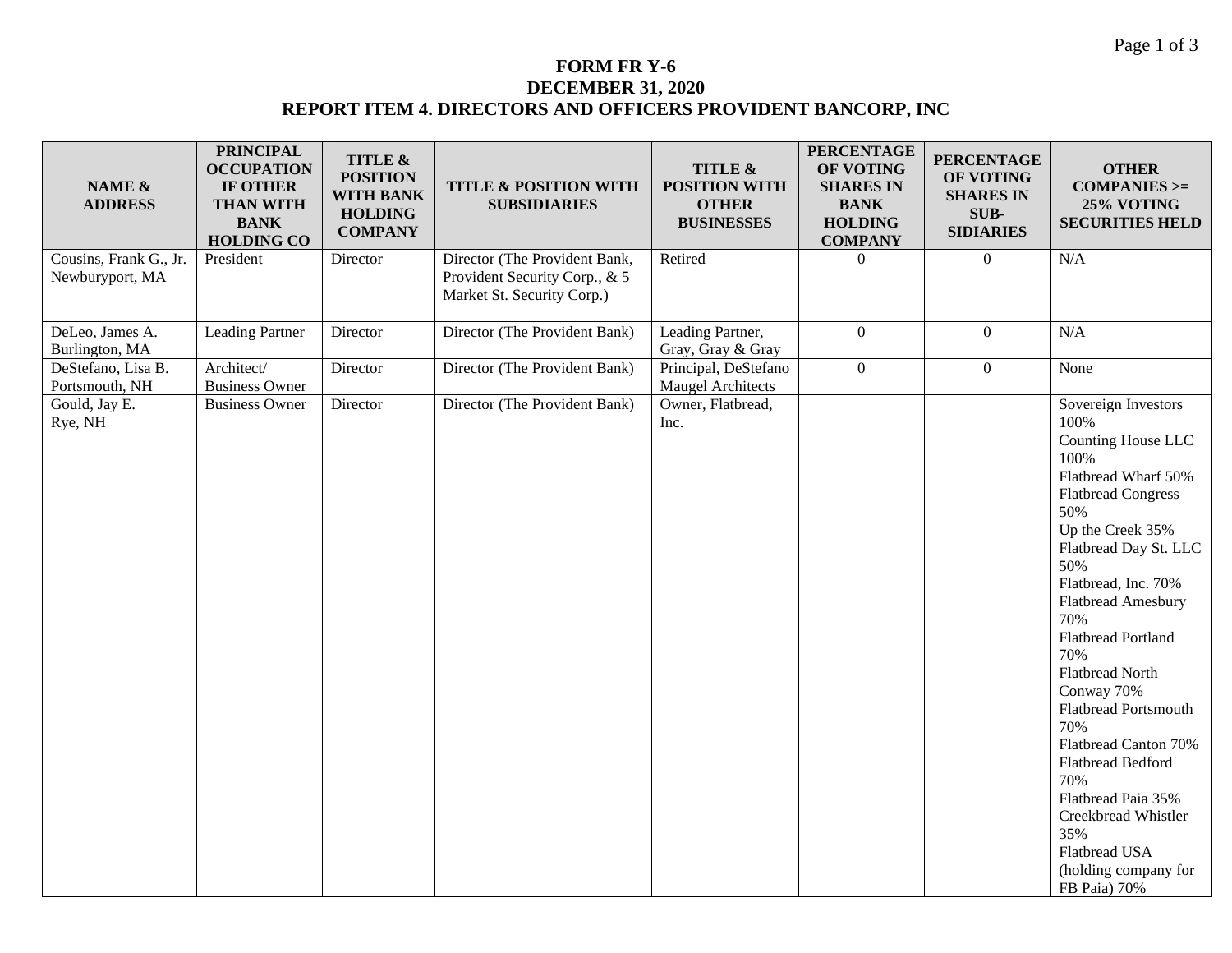Page 2 of 3

| NAME &<br><b>ADDRESS</b>              | <b>PRINCIPAL</b><br><b>OCCUPATION</b><br>IF OTHER<br><b>THAN WITH</b><br><b>BANK</b><br><b>HOLDING CO</b> | TITLE &<br><b>POSITION</b><br><b>WITH BANK</b><br><b>HOLDING</b><br><b>COMPANY</b> | TITLE & POSITION WITH<br><b>SUBSIDIARIES</b>                                                                           | TITLE &<br><b>POSITION WITH</b><br><b>OTHER</b><br><b>BUSINESSES</b>                                                                                                                                                         | <b>PERCENTAGE</b><br>OF VOTING<br><b>SHARES IN</b><br><b>BANK</b><br><b>HOLDING</b><br><b>COMPANY</b> | <b>PERCENTAGE</b><br>OF VOTING<br><b>SHARES IN</b><br>SUB-<br><b>SIDIARIES</b> | <b>OTHER</b><br>$COMPANIES$ >=<br>25% VOTING<br><b>SECURITIES HELD</b>                                                                                                                                                                                          |
|---------------------------------------|-----------------------------------------------------------------------------------------------------------|------------------------------------------------------------------------------------|------------------------------------------------------------------------------------------------------------------------|------------------------------------------------------------------------------------------------------------------------------------------------------------------------------------------------------------------------------|-------------------------------------------------------------------------------------------------------|--------------------------------------------------------------------------------|-----------------------------------------------------------------------------------------------------------------------------------------------------------------------------------------------------------------------------------------------------------------|
|                                       |                                                                                                           |                                                                                    |                                                                                                                        |                                                                                                                                                                                                                              |                                                                                                       |                                                                                | Jimmies Global<br>(Holding Co. for<br>Creekbread and Up the<br>The Creek) 70%<br><b>Flatbread Somerville</b><br>70%<br>Flatbread Hampton<br>70%<br><b>Flatbread Providence</b><br>70%<br><b>Flatbread Restaurant</b><br>Group 70%<br>Flatbread F.C. Inc.<br>70% |
| Knapp, Laurie H.<br>Amesbury, MA      | <b>CPA</b>                                                                                                | Director                                                                           | Director (The Provident Bank,<br>Provident Security Corp. & 5<br>Market St. Sec Corp)                                  | Owner, Laurie H.<br>Knapp CPA, Spouse<br><b>Owner Hat Factory</b><br>Marina LLC,<br>Spouse Owner<br>Marina Parking<br>LLC, Jay Knapp &<br>Son's Marine<br>Service.<br>Board Member,<br>Amesbury<br>Educational<br>Foundation | $\overline{0}$                                                                                        | $\overline{0}$                                                                 | Laurie H. Knapp CPA<br>100%,                                                                                                                                                                                                                                    |
| Mansfield, David P.<br>Portsmouth, NH | CEO                                                                                                       | Director                                                                           | CEO, Director (The Provident<br>Bank)<br>President, Director (Provident<br>Security Corp. & 5 Market St.<br>Sec. Corp) | N/A                                                                                                                                                                                                                          | $\overline{0}$                                                                                        | $\overline{0}$                                                                 | N/A                                                                                                                                                                                                                                                             |
| Piette, Barbara A.                    | Investor                                                                                                  | Director                                                                           | Director (The Provident Bank)                                                                                          | Managing Principal,<br>Knightsbridge<br>Advisers LLC                                                                                                                                                                         | $\overline{0}$                                                                                        | $\overline{0}$                                                                 | None                                                                                                                                                                                                                                                            |
| Reilly, Joseph B.<br>Ipswich, MA      | Retired                                                                                                   | Chairman of<br>the Board,<br>Director                                              | Chairman of the Board,<br>Director (The Provident Bank)                                                                | Retired                                                                                                                                                                                                                      | $\overline{0}$                                                                                        | $\boldsymbol{0}$                                                               | $\rm N/A$                                                                                                                                                                                                                                                       |
| Sullivan, Arthur W.<br>Manchester, NH | Developer/<br><b>Business Owner</b>                                                                       | Director                                                                           | Director (The Provident Bank)                                                                                          | Principal Partner,<br><b>Brady Sullivan</b>                                                                                                                                                                                  | $\overline{0}$                                                                                        | $\boldsymbol{0}$                                                               | Principal Partner,<br><b>Brady Sullivan</b><br>100%                                                                                                                                                                                                             |